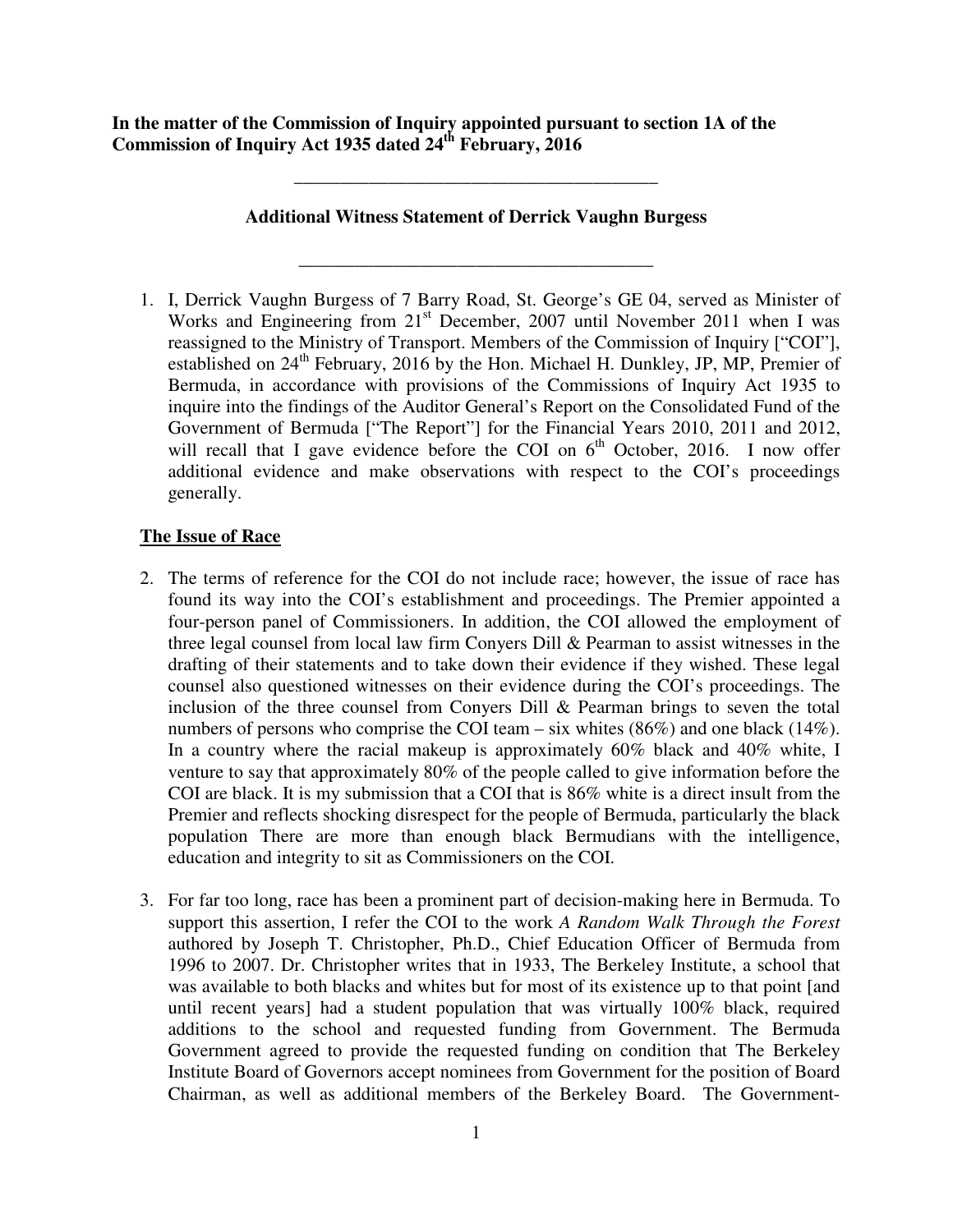appointed members of the Board would then outnumber those appointed by the Berkeley Educational Society, the parent body of the school which had appointed all Board members from the time of the school's founding in 1897. In essence, the requirements by Government would result in Government having a major influence over the operation of the school. No such order was required of historically white schools that were assisted by the Bermuda Government in the purchase of land and buildings.

- 4. On page 126 of *A Random Walk Through the Forest*, Dr. Christopher notes that all white schools were able to have boards of management and were encouraged to operate their schools independently; black schools, on the other hand, were managed by the central office of the Education Department. Why do I include these references to Dr. Christopher's book? They are included because they reflect the Government's view in 1933 that blacks were irresponsible, incompetent and incapable of managing finance. The composition of the COI brings into question whether or not the same thinking provided the underpinning of the selection of the COI's Commissioners and its legal counsel from an historically white law firm. It seems that the contempt shown towards blacks by some whites continues to this day.
- 5. The local print media have been a powerful tool in shaping public perceptions of individuals and specific groups. Many have accepted exploitation and verbal abuse while their dignity and respect were ignored. Money, time and energy have convinced some blacks to accept the degraded status imposed on them. On the other hand, many whites deny that they continue to believe that they are superior to blacks and should, therefore, be in charge!

### **Mr. Lawrence Brady, Chief Architect**

- 6. I note with great concern the absence of any questions from the COI regarding the fraudulent cheques that were placed in a filing cabinet in the Department of Architectural Design and Construction seemingly to tarnish the names and reputations of the Premier and a Government Minister of the day. The following questions remain unanswered:
	- a) Where did Mr. Lawrence Brady, Chief Architect, Department of Architectural Design and Construction, get the cheques?
	- b) Why were the Police not called to investigate the matter in December 2008?
	- c) Who instructed Mr. Brady to put the cheques on file?
	- d) Why didn't Mr. Brady report this matter to the Permanent Secretary immediately upon 'discovering them' as opposed to having conversations at the Office of the Auditor General?
- 7. The following questions with respect to Mr. Brady were not raised by the COI and remain unanswered:
	- a) Why did Mr. Brady sign a Payment Certificate exceeding \$50,000 without the knowledge and approval of the Permanent Secretary?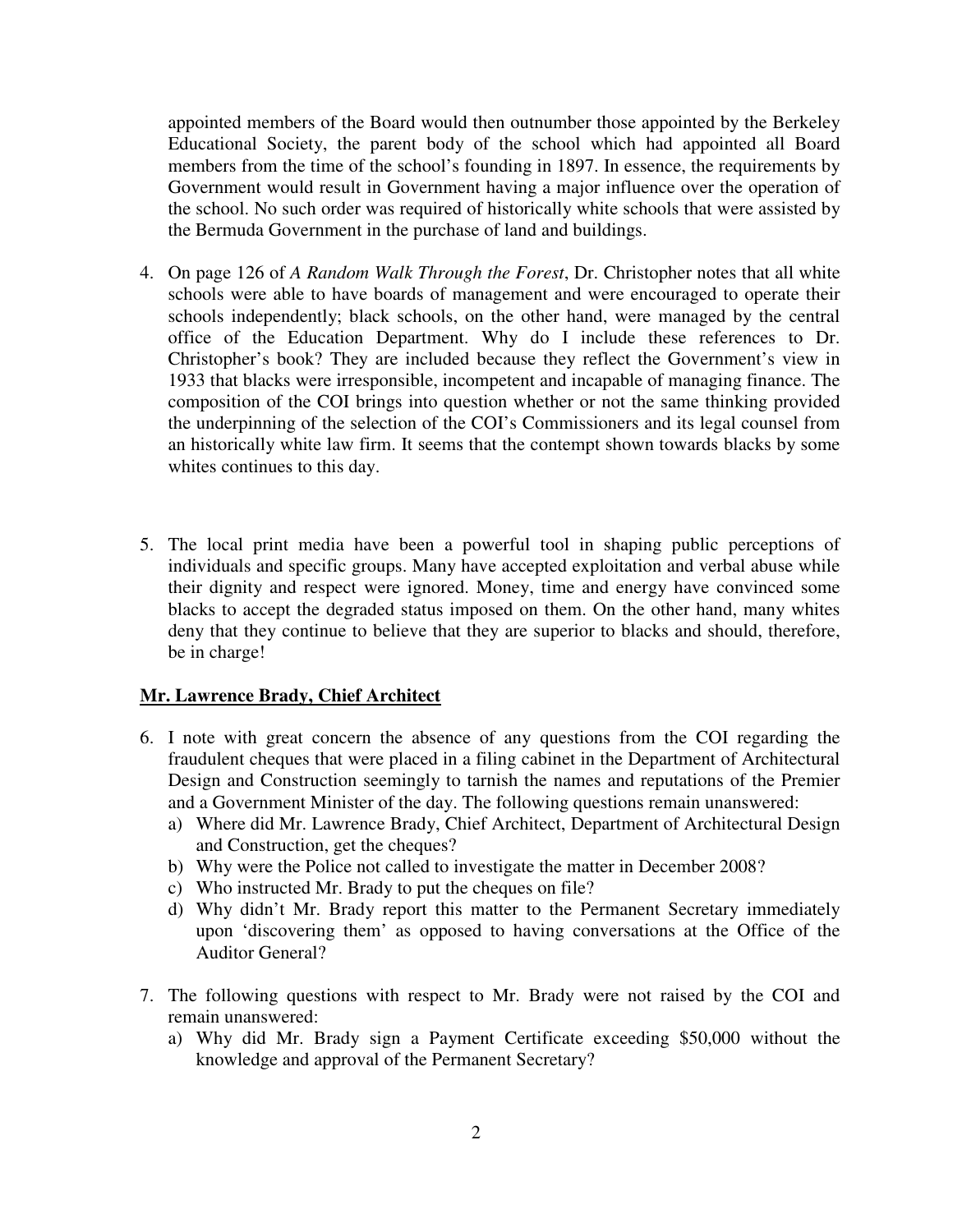- b) Why did Mr. Brady engage the services of Canadian architects CS&P to produce drawings for a new facility at Marsh Folly and the Dame Lois Browne-Evans Building without Cabinet approval?
- c) Why didn't Mr. Brady cooperate with lawyers hired by Government in a claim filed by Canadian architects CS&P?
- d) Why didn't Mr. Brady prepare a Contract Award Recommendation regarding renovations at the Ingham & Wilkinson Building to accommodate the Department of Human Resources for the Permanent Secretary to present to the Minister for Cabinet approval? Here, it is worthwhile noting that when I appeared before the COI on  $6<sup>th</sup>$ October, 2016, counsel for the COI seemed energized in trying to connect me with the Department of Human Resources renovations project, despite my informing the COI that I had no involvement as there was no Cabinet Memorandum presented to me for Cabinet approval. Mr. Brady would have been responsible for initiating the documents to be presented to Cabinet for approval. For the record, I was invited to visit the site of the renovations project after work had already commenced.
- e) Why didn't the COI ask Mr. Brady about his over estimation of approximately \$1,000,000 on one \$310,000 project and another \$1,000,000 on a second project costing \$800,000? This over estimation by Mr. Brady is very alarming, yet not one question on these issues were raised by the COI or its legal counsel.
- 8. Mr. Brady would have played a major role in supplying several documents to the COI's lawyers and may have passed on copies of these same documents to his lawyer, Mr. Alan Dunch, hence his 288 page witness statement. To many this would seem unethical. When giving evidence before the COI, Mr. Brady, in answer to a question from Mr. Jerome Lynch, QC, stated that he had been instructed by the Accountant General's Department to put the fraudulent cheques on file. However, in his letter of  $19<sup>th</sup>$  May, 2009 to Mr. Kenneth Dill, Head of the Civil Service, Permanent Secretary Mr. Robert Horton stated that Mr. Brady had told him that he placed the cheques in the Department's files following a  $12<sup>th</sup>$  December, 2008 meeting with a senior staff member of the Office of the Auditor General. A copy of the Permanent Secretary's letter is attached for the COI's consideration at Annexe 1.
- 9. I attach at Annexe 2 for the COI's information a copy of Payment Certificate No. 14 dated 12<sup>th</sup> August, 2008 which has been signed by Mr. Brady and a subordinate. I do not believe that the COI has yet had sight of this Payment Certificate which includes, under the subheading "Statement of Account":
	- a) Contract Sum \$123,200
	- b) Authorized Additional Services \$3,344,365.08
	- c) Revised Contract Sum \$3,467,565.08

This Payment Certificate is for a payment of \$167,268 signed by Mr. Brady who in his position as Chief Architect did not have the authority to sign for any amount above \$50,000 in the absence of authorization from the Permanent Secretary.

10. Whilst the referenced Payment Certificate No 14 shows a contract sum of \$123,200, Mr. Brady has been unable to produce the contract attached to this payment. In fact, CS&P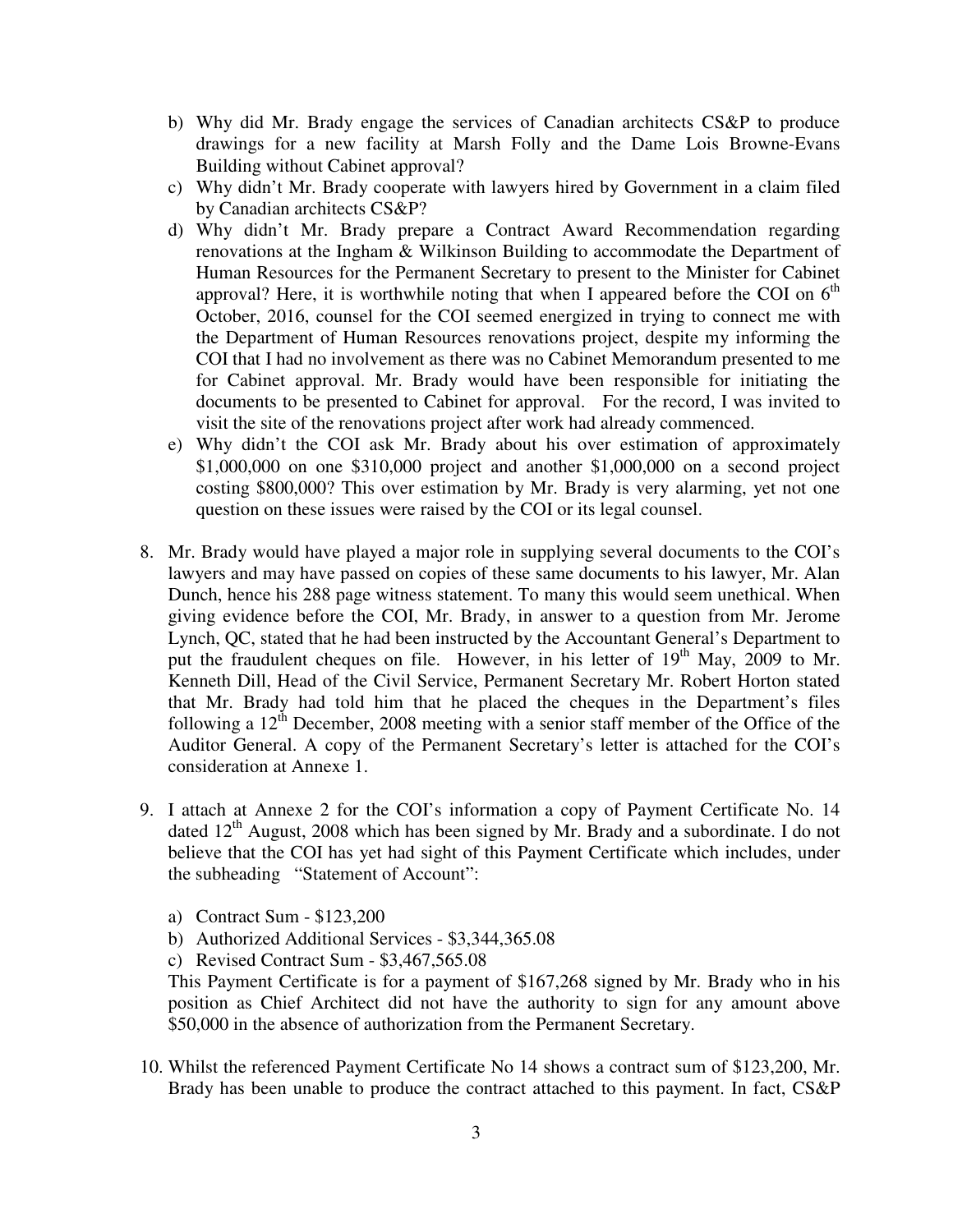was instructed by Mr. Brady to prepare drawings for the Marsh Folly project at a cost of more than \$1,000,000 and for the Dame Lois Browne-Evans Building for over \$3,000,000. Paragraph 7 b) above refers. Again, no Contract Award Recommendation or Cabinet approval documents have been produced in support of these payments, a fact verified in a letter of  $20<sup>th</sup>$  January, 2009 from Convers Dill & Pearman for the attention of Permanent Secretary Robert Horton. A copy of the letter from Conyers Dill & Pearman is attached for the COI's consideration at Annexe 2B.

- 11. Further to the drawings for Marsh Folly by CS&P at a price in excess \$1,000,000, the COI's attention is drawn to pages 2 and 3 of my letter of  $23<sup>rd</sup>$  December, 2010 to Premier the Hon. Paula A. Cox JP, MP. A copy of that letter is attached at Annexe 5 for the COI's consideration. Page 2, numbered paragraph 5 states that Mr. Brady, although unauthorized, signed a Special Form of Agreement to pay CS&P \$1,291,000 for work as design consultants with respect to the construction of new facilities at Marsh Folly. Page 3, numbered paragraph 6 indicates that the work was put out to tender in April 2010. The COI will note that one of the bidders requested a meeting with Permanent Secretary Mr. Robert Horton and me to inform us that the drawings put out to tender were ill prepared, thereby exposing the Government to considerable risk.
- 12. Conyers and Associates, Architects, was asked to review the tender documents. In summary, Conyers and Associates concluded that the drawings were far from complete. Conyers and Associates was then tasked to bring the drawings to the acceptable standard, an undertaking that cost the Bermuda taxpayer an additional \$250,000.
- 13. On the question that was asked about payment to contractors for the Dame Lois Browne-Evans Building, I refer the COI to my responses to the Auditor General's Report that were tabled in Parliament on  $13<sup>th</sup>$  March, 2009 and in February 2016.
- 14. The question put to Mr. Brady regarding payment to contractors for the Dame Lois Browne-Evans Building did not result in a correct answer. The COI's attention is again drawn to my responses to the Auditor General's Report that were tabled in Parliament on 13<sup>th</sup> March, 2009 [attached at Annexe 6] and in February 2016 [attached at Annexe 7]. I refer in particular to pages 1 through  $12$  in my  $13<sup>th</sup>$  March, 2009 response and pages 3, second last paragraph through and including page 5 in my February 2016 response.
- 15. I attach for the COI's consideration at Annexe 3 the memorandum of X February 2012 to Acting Financial Secretary Mr. Anthony Manders and then Premier the Hon. Paula A. Cox, JP, MP from Trott & Duncan, Barristers and Attorneys, on behalf of Conyers and Associates. The COI will note that there was no formal government contract or Cabinet approval for the drawings/architectural plans for the Dame Lois Browne-Evans Building. The COI will also note that Mr. Brady refused to cooperate with lawyers and architects hired by the Government in a case against them filed by the CS&P of Toronto. It is puzzling that the Auditor General performed a special audit on the Dame Lois Browne-Evans Building and also conducted a value for money assessment on the project, but failed to mention any of the foregoing.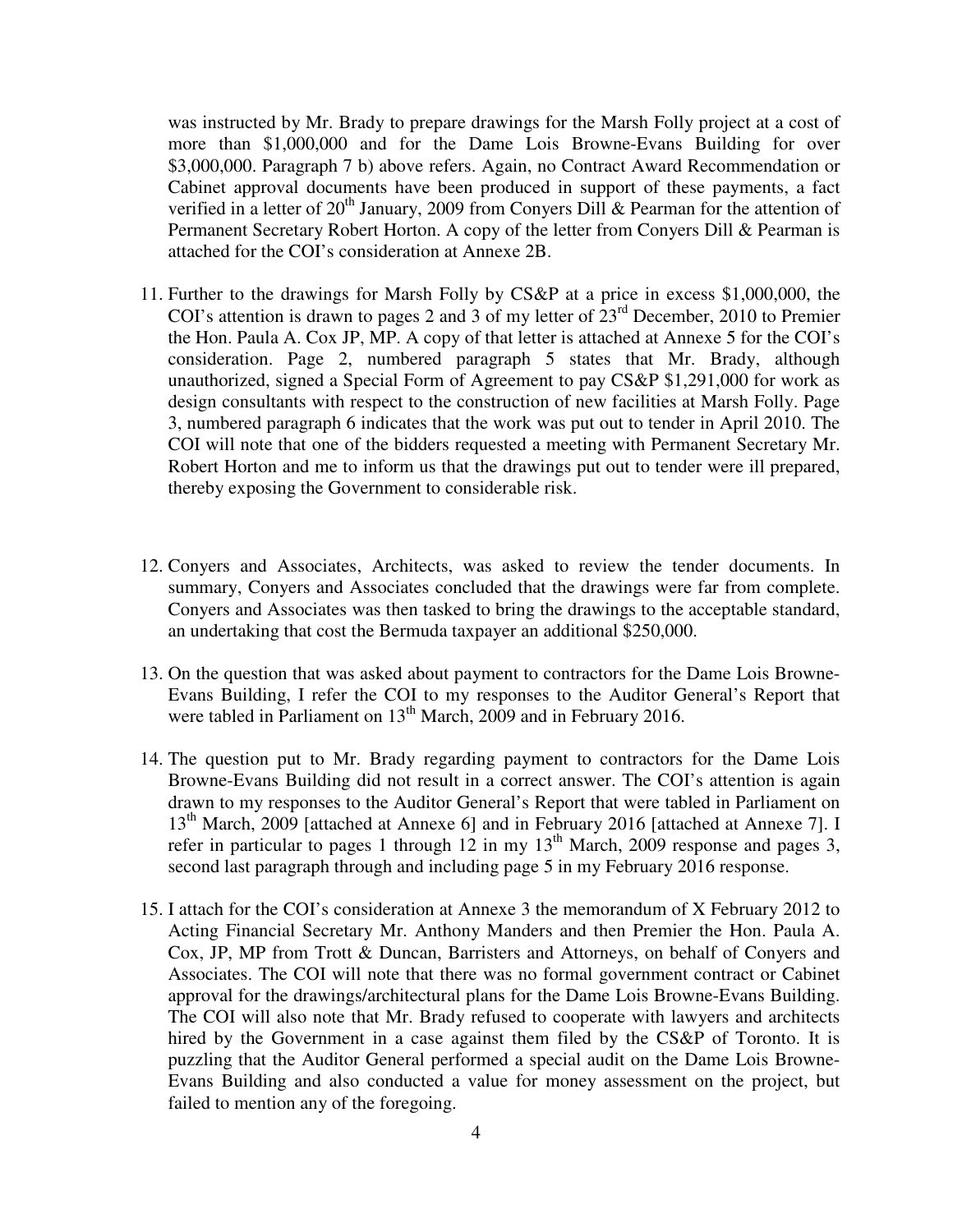- 16. I believe that my mistrust of Mr. Brady is justified as highlighted in a letter that I wrote to Premier the Hon. Paula A. Cox, JP,  $MP$  on  $20<sup>th</sup>$  April, 2011. A copy of that letter is attached at Annexe 4 for the COI's consideration. The COI will note at page 1, numbered paragraph 1 (2) that Mr. Brady was the owner of a construction company and had possessed an intermediate sized truck #IN1544 since 1992. I believe that such situation reflects a conflict of interest as outlined in the Government of Bermuda's Conditions of Employment, page 38, 7-2-3 [copy attached at Annexe 4B for the COI's consideration].
- 17. I believe that my mistrust of Mr. Brady is also justified by his failure to advise Permanent Secretary Mr. Robert Horton immediately upon becoming aware that copies of cheques that were potentially very damaging and embarrassing to then Premier Dr. the Hon. Ewart F. Brown, JP, MP and me were on file in the Department of Architectural Design and Construction. Mr. Brady has indicated that he became aware of the cheques' existence on  $12^{th}$  December, 2008, yet it wasn't until  $29^{th}$  January, 2009 that he brought this very serious matter to the attention Mr. Horton. The question? Why the delay? I invite the COI to draw its own conclusion in that regard.

#### **Mrs. Heather Matthews, Auditor General**

- 18. The following questions with respect to Mrs. Heather Matthews, Auditor General, author of the Report on the Consolidated Fund of the Government of Bermuda ["The Report"] for the Financial Years 2010, 2011 and 2012, were not raised by the COI and remain unanswered:
	- a) Why did the Auditor General fail to include reference to the unauthorized Payment Certificate signed by Lawrence Brady in her Special Report on the Dame Lois Browne-Evans Building?
	- b) Why didn't the Auditor General's Report include concerns about the drawings by CS&P that were not approved by Cabinet?
	- c) Why didn't the Auditor General's Report include the fact that Mr. Lawrence Brady failed to prepare a Contract Award Recommendation for the Permanent Secretary and Minister regarding renovations at the Ingham & Wilkinson Building to accommodate the Department of Human Resources?
	- d) Why didn't the Auditor General's Report indicate that drawings prepared by Canadian architects CS&P at the request of the Chief Architect for the central laboratory at Marsh Folly were incomplete and that the cost to the taxpayer to improve and complete them was an additional \$250,000?
	- e) Why didn't the Auditor General delve further into how and why the fraudulent cheques were placed on the file within the Ministry of Architectural Design and Construction?
	- f) Why would the Auditor General suggest that Dr. the Hon. Ewart F. Brown, JP, MP and I repay the Government for the funds that were spent for the investigation into the fraudulent cheques, knowing that we were acting on behalf of the Government and not in a personal capacity?
- 19. I offer for the COI's consideration the following extract from my February 2016 Response to the *Report of the Auditor General on the Consolidated Fund of the*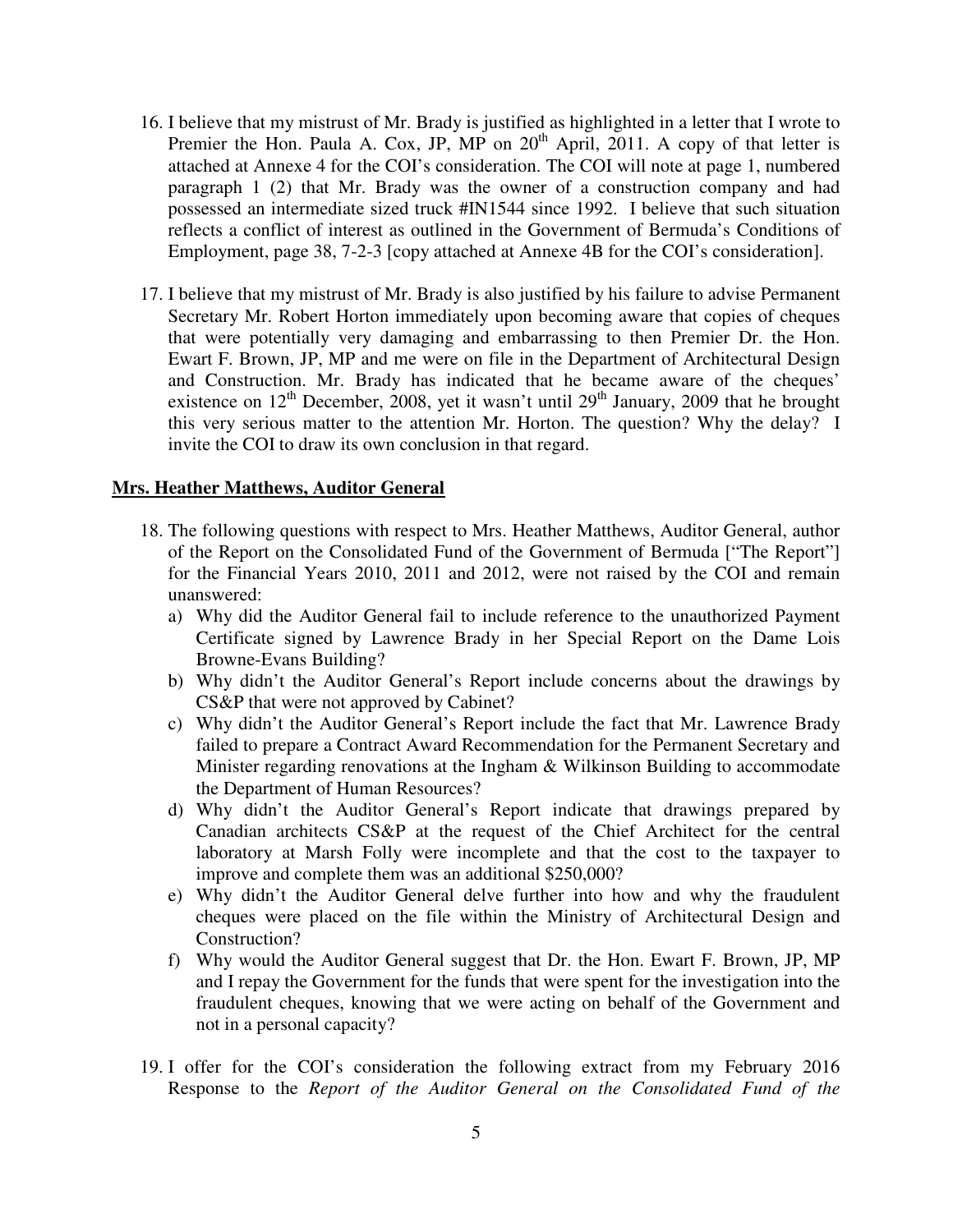*Government of Bermuda for the Financial Years March 31, 2010, March 31, 2011 and March 31, 2012*. Annexe 7, pp. 12-13 refers.

"The "Office of the Auditor General Media Release of  $26<sup>th</sup>$  January, 2012 attributes the following statement to the Auditor General: *"…where the fundamental financial rules which govern all civil servants have been blatantly disregarded at the highest levels in Government, appropriate sanctions should be applied*…."

 "The Auditor General seems to have forgotten that when she assumed office as the Accountant General in 1994, she recognized and reported to the Minister of Finance that Stamp Duty revenues were not being administered and collected properly and that a significant amount of Government revenue was being lost. In fact, the 1998 Audit Report stated that the Accountant General collected some \$10,000,000 in Stamp Duties on land and property transfers in 1998. A review of the Land Valuation Office records indicated that Stamp Duties of \$16,000,000 should have been collected, marking a shortfall of some \$6,000,000. The 1997 shortfall was almost \$10,000,000. The 1998 Audit Report goes on to state that no records were maintained by the Accountant General to identify the land transfers on which the \$10,000,000 was collected. Consequently, the transfers on which Stamp Duty was not collected could not be identified.

"The Auditor General commented that "these revenues may never be collected" rather than something to the effect that every effort must be made to secure the outstanding revenue. Approximately \$16,000,000 is an extraordinary amount to write off without a proper review of the losses and how they occurred. She seems to have resigned her role when she indicated that "these revenues may never be collected". Maladministration on collection of these funds dates back to the early 90s when the then Accountant General issues her first Report on the Consolidated Fund. Her attempts to rectify the matter were feeble; in fact, there was a three-year wait before a consultant was enaged to assist in the matter. It was found that Stamp Duties had been adjudicated at less than market value and there is no evidence of an investigation into who was responsible for such false accounting. Consequently, those who conducted such transactions were possibly allowed to continue unfair assessments and continue to be unaccountable for such actions. The Government lost millions of dollars in revenue during this timeframe. Therefore, the matter should have been investigated, as there was the possibility that false accounting, breeches of Financial Instructions and even theft even occurred.

No records, no control, no Police investigation. \$16,000,000 of Government tax revenue uncollected or gone missing. The Accountant General responsible for this gross mismanagement is later promoted to Auditor General. Now she recommends the sanction of others. Shameful."

#### **Additional Observations**

20. During my appearance before the COI on  $6<sup>th</sup>$  October, 2016, I was never asked about how I was able to save the Bermuda taxpayer some \$17,000,000 on five Government projects. The COI seemed to have no interest in savings effected in the Ministry of Works and Engineering as a result of assistance from the Ambling Company. The COI's sole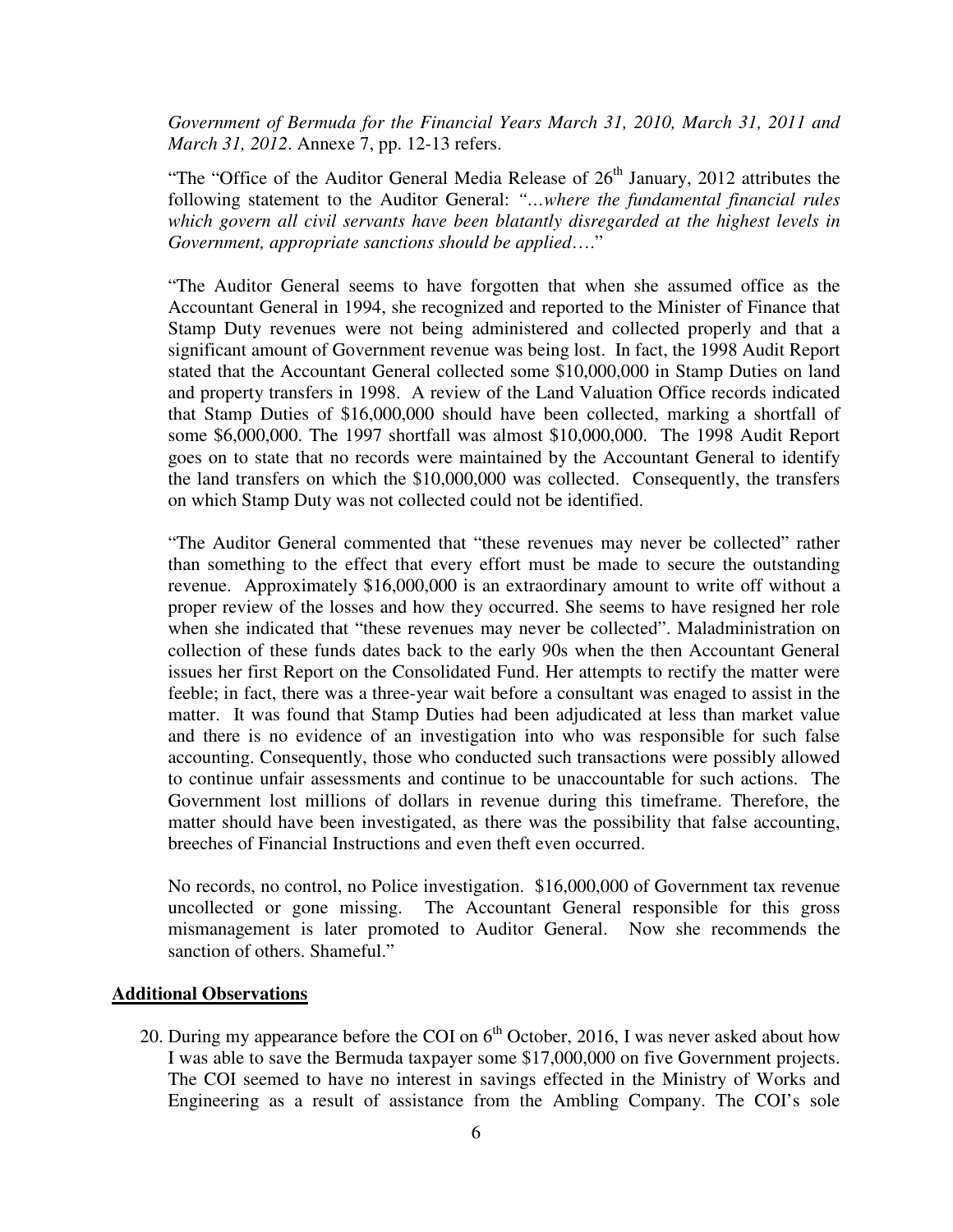interest, it appears, was that the Finance Minister did not support issuance of the contract with the Ambling Company whilst the then Premier clearly and correctly noted the collective responsibility of Cabinet. It seems to me that counsel for the COI was too often in an adversarial, almost prosecutorial role with witnesses.

21. The COI's attention is again drawn to information set out in Annexe 7, pp. 6-7 on the following five Government projects:

### • **Demolition of Former Club Med Hotel, St. George's**

A \$20,000,000 TAF had been approved for the demolition of the former Club Med, St. George's in order to prepare the site for new hotel development. Following consultation with the Ambling Co. Ltd., I recommended that the building be removed via implosion rather than via the more traditional methodology. Cabinet accepted my recommendation. As a result, the demolition of the facility on  $25<sup>th</sup>$  August, 2008 via implosion cost approximately \$13,000,000, thereby effecting a savings of some \$7,000,000 to the Bermuda taxpayer.

### • **Cockburn Bridge, Ireland Island, Sandys**

There have been repeated suggestions that Ministers, including myself, were guilty of interfering in areas that fell outside their remit as Ministers or that might be contrary to certain provisions of Financial Instructions. Let me state clearly that upon hearing that Ministry of Works and Engineering technical officers had projected that the cost of a replacement Cockburn Bridge would be in the region of \$8,000,000, I did 'interfere'. As a result of my 'interference', the replacement bridge in 2009 cost \$1,184,994.99, thereby effecting a savings of just under \$7,000,000 to the Bermuda taxpayer.

## • **General Contractor Services – Interior Fit Out and Relocation of Environmental Health Laboratory, Lolly's Well Road, Smith's FL05**

Upon receiving a Contract Award Recommendation that general contractor services for the interior fit out and relocation of the Environmental Health Laboratory from 7 Point Finger Road, Paget to Lolly's Well Road, Smith's FL05 be approved for \$1,290,000, I expressed the view that far too much money would be expended for the three-year occupancy of a building that Government did not own and recommended that the facility be relocated to a building owned by the Bermuda Land Development Company Ltd. at Southside instead. I subsequently directed that the tender documents be modified and the job re-tendered. As a result, Cabinet approved a Contract Award Recommendation in the amount of \$974,500 for the laboratory to be relocated to Building 322, Southside, thereby effecting a savings of some \$316,500 to the Bermuda taxpayer. More importantly, the improvements would be made in a Government-owned facility.

# • **Veritas Place, Court Street Hamilton – Accommodation for Senior Command of Bermuda Police Service**

The Architects Section within the Ministry of Works and Engineering, headed Mr. Lawrence Brady, submitted an estimate of \$1,258,000 for the project to prepare the building for the Bermuda Police Service team. Surprised by the size of the estimate, I met with two independent contractors on site to provide them with the plans prepared by the Architects Section and asked that they provide bids for the same work. Submissions of \$317,000 and \$287,000 respectively were received, with the latter bid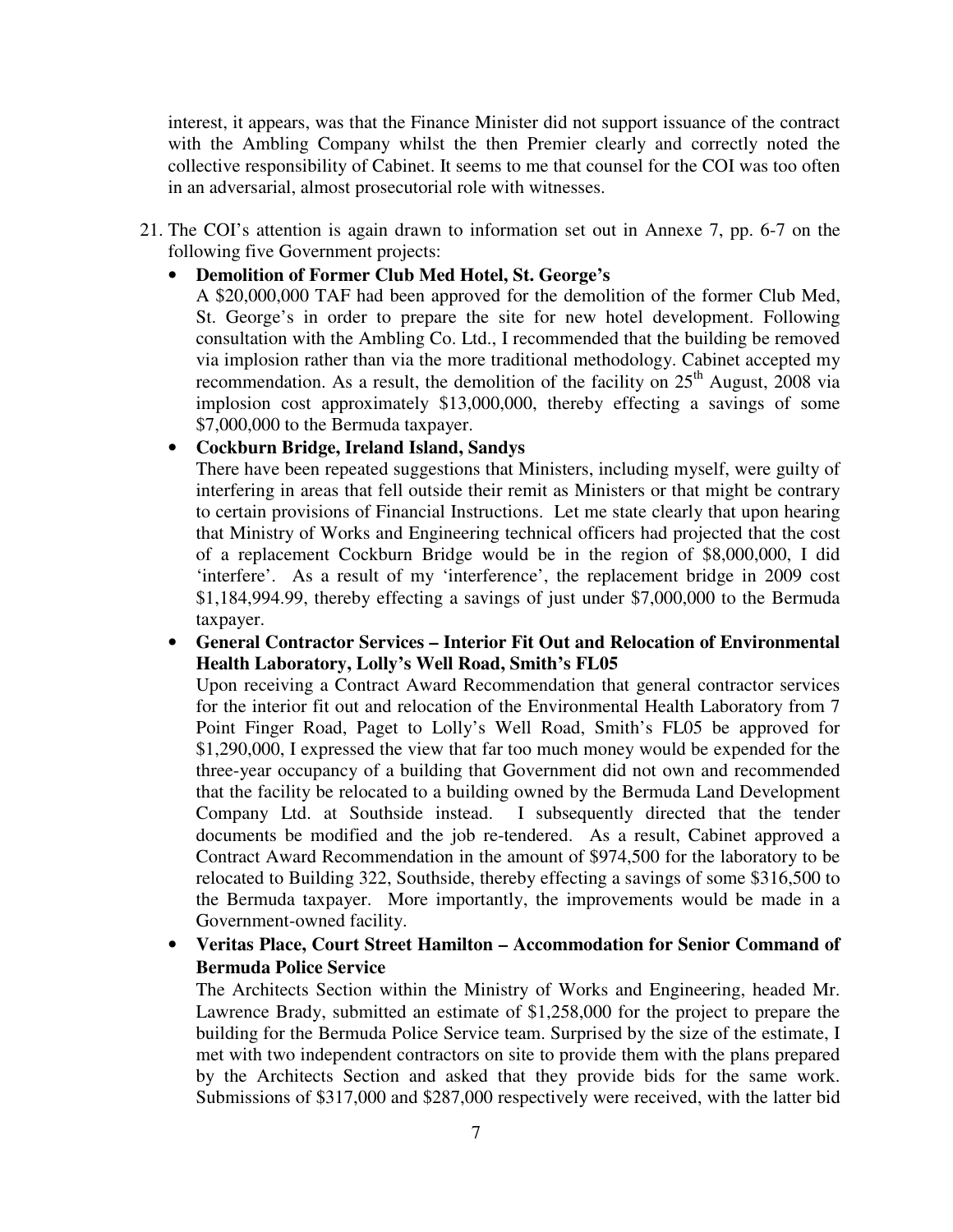being accepted. Some would call this 'Ministerial interference'; however, I see this as saving the taxpayer from financial abuse.

• **Fort Knox Building, 14 Wallers Point Road, Southside, St. David's – Ministry/Department of Education** 

I had sight of plans prepared by the Architects Section to modify the Fort Knox Building, Southside in order that it might accommodate the Ministry/Department of Education [MDOE] which required consolidation and relocation from sites at Dundonald Street, King Street and the former Bishop Spencer School on Glebe Road. The estimate for this job was \$1,800,000 with a projected relation date of September 2011. I forwarded the plans to the BLDC who confirmed, after review, that the job could be completed for just under  $$800,000$  and that the MDOE could move in by  $1<sup>st</sup>$ June, 2011. Instances such as these caused me grave concern as we had no idea how long this apparent overpricing practice had been going on. Such overpricing of jobs is/was totally unacceptable.

- 22. The five projects identified at paragraph 21 above were time-sensitive and following my intervention ['interference' in the eyes of some] realized significant savings of approximately \$17,000,000 for the Bermuda taxpayer.
- 23. In the quasi court style inquiry conducted by the COI, the objective of the COI's lawyers' adversarial approach appeared to be to prosecute and criminalize some witnesses. I volunteered to attend the hearing because I sincerely believed that the COI was interested in what I had to say and not particularly what its lawyers were addressing. It became quite obvious that the COI lawyers had an ulterior agenda; they never asked me or the Permanent Secretary about our general experiences within the Ministry of Works and Engineering. They never asked us for our recommendations for that Ministry or how it might be improved.
- 24. It seems to me that the COI's sole objective is to persecute those associated in any way with the PLP Government. That was evident throughout the hearing by asking the civil servants and a former Premier of Bermuda the same questions over and over again. Of great concern is the fact that neither the COI nor its counsel raised any questions about the fraudulent cheques that were brought to the Permanent Secretary's attention by Mr. Lawrence Brady on  $29<sup>th</sup>$  January, 2009. They failed to ask the question as to why the Office of the Auditor General didn't inform the Bermuda Police Service immediately upon former Auditor General Mr. Larry Dennis taking possession of what he believed to be fraudulent cheques in December 2008. Significantly, the Bermuda Police Service did not become involved in the matter of the fraudulent cheques until being called by Permanent Secretary Horton following Mr. Brady advising him on 29<sup>th</sup> January, 2009 that these damaging and embarrassing documents were on file in the Department of Architectural Design and Construction. The COI is advised that I became aware of and saw the fraudulent cheques for the first time when they were brought to my attention by Permanent Secretary Horton following his 29<sup>th</sup> January, 2009 discussion with Mr. Brady.
- 25. A recent event that took place in the United States illustrates why I believe that race continues to play a role, not only in the U.S., but also in Bermuda, hence my comments at